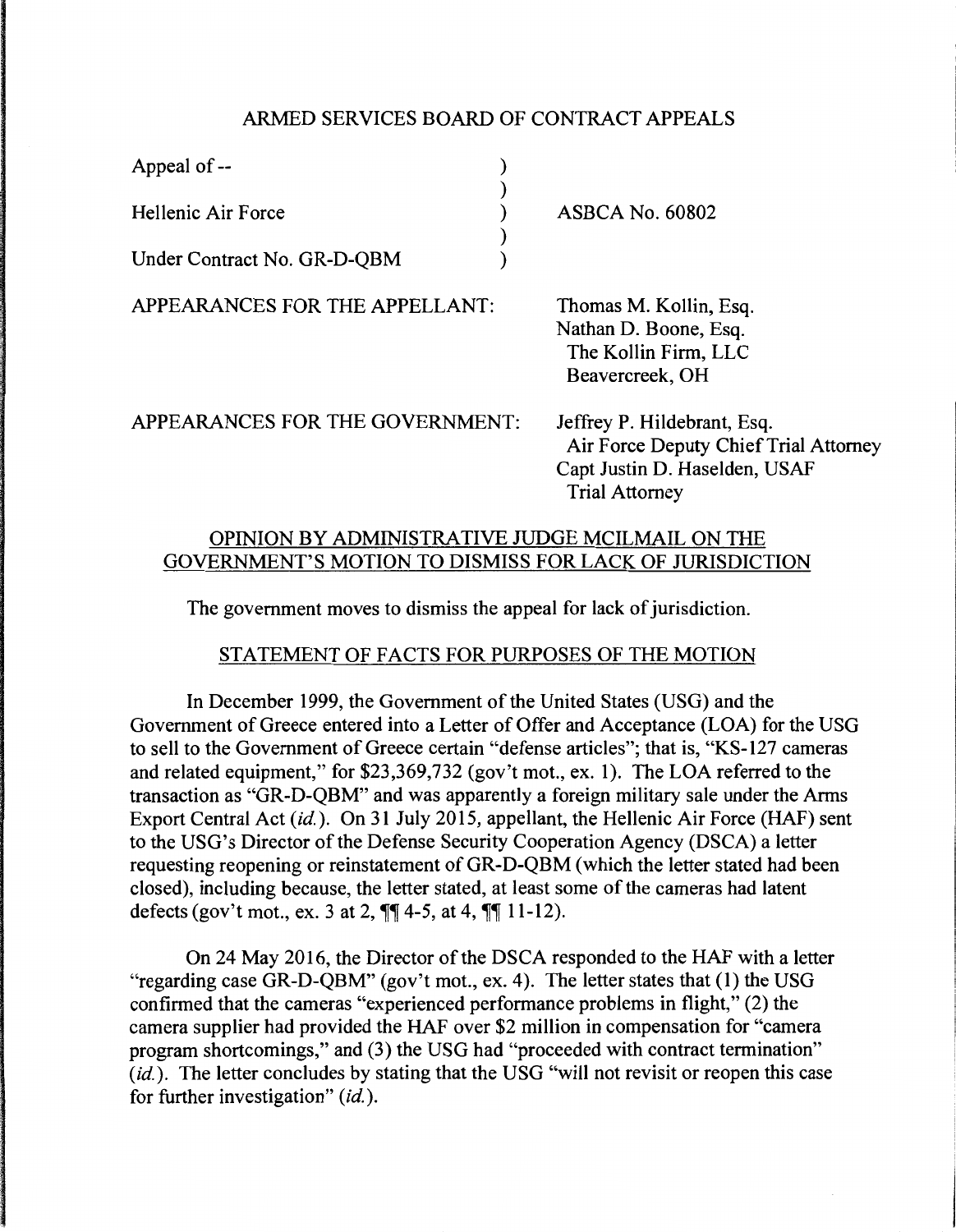On 14 September 2016, the HAF filed this appeal, referring to "Contract No.: F42630-00-C-0163," and "Project Name: GR-D-QBM," and stating that it was appealing "the decision ... denying its claim for reopening and/or reinstating the case under the referenced contract." On 14 October 2016, the HAF filed a complaint in which it invokes the Board's jurisdiction pursuant to the Contract Disputes Act (CDA), 41 U.S.C. §§ 7101-7109, and requests that the "appeal be sustained and case GR-D-QBM be reopened and/or reinstated and any other just remedy this board may deem appropriate" (compl. at 4). On 11 October 2016, the government moved to dismiss the appeal for lack of jurisdiction.

#### DECISION

It is the responsibility of the appellant to establish the Board's jurisdiction. *Black Tiger Co., ASBCA No.* 59189, 16-1 BCA ¶ 36,423 at 177,569. The government contends that HAF failed to do so, as ( 1) the CDA does not apply to the LOA and (2) Federal Acquisition Regulation (FAR) 33.203(b)(l) precludes the Board from entertaining the appeal. FAR  $33.203(b)(1)$  provides that FAR subpart 33.2, Disputes and Appeals, "does not apply to any contract with ... [a] foreign government or agency of that government."

It is unnecessary as a matter of judicial economy that we address the issues of statutory jurisdiction raised by the government. *See, e.g., Minesen Co. v. McHugh,*  671 F.3d 1332, 1337 (Fed. Cir. 2012). HAF cannot prevail even if these matters were resolved in appellant's favor, as appellant failed to surmount an additional impediment that requires we dismiss this appeal for want of jurisdiction.

The only specific relief that HAF requests in its complaint is "that its appeal be sustained and case GR-D-QBM be reopened and/or reinstated." We regard that as a request for injunctive relief. *Cf Lulus Ostrich Ranch,* ASBCA Nos. 59252, 59450, 14-1 BCA ¶ 35,769 at 175,000 (motion to stay contract termination was request for injunctive relief). The Board does not possess jurisdiction to entertain a matter that seeks only injunctive relief. *Rig Masters, Inc.,* ASBCA No. 52891, 01-2 BCA if 31,468 at 155,379. Because we do not possess jurisdiction to order the government to reopen or reinstate either the LOA, or what the parties refer to by the identifier "GR-D-QBM," we dismiss the appeal for lack of jurisdiction.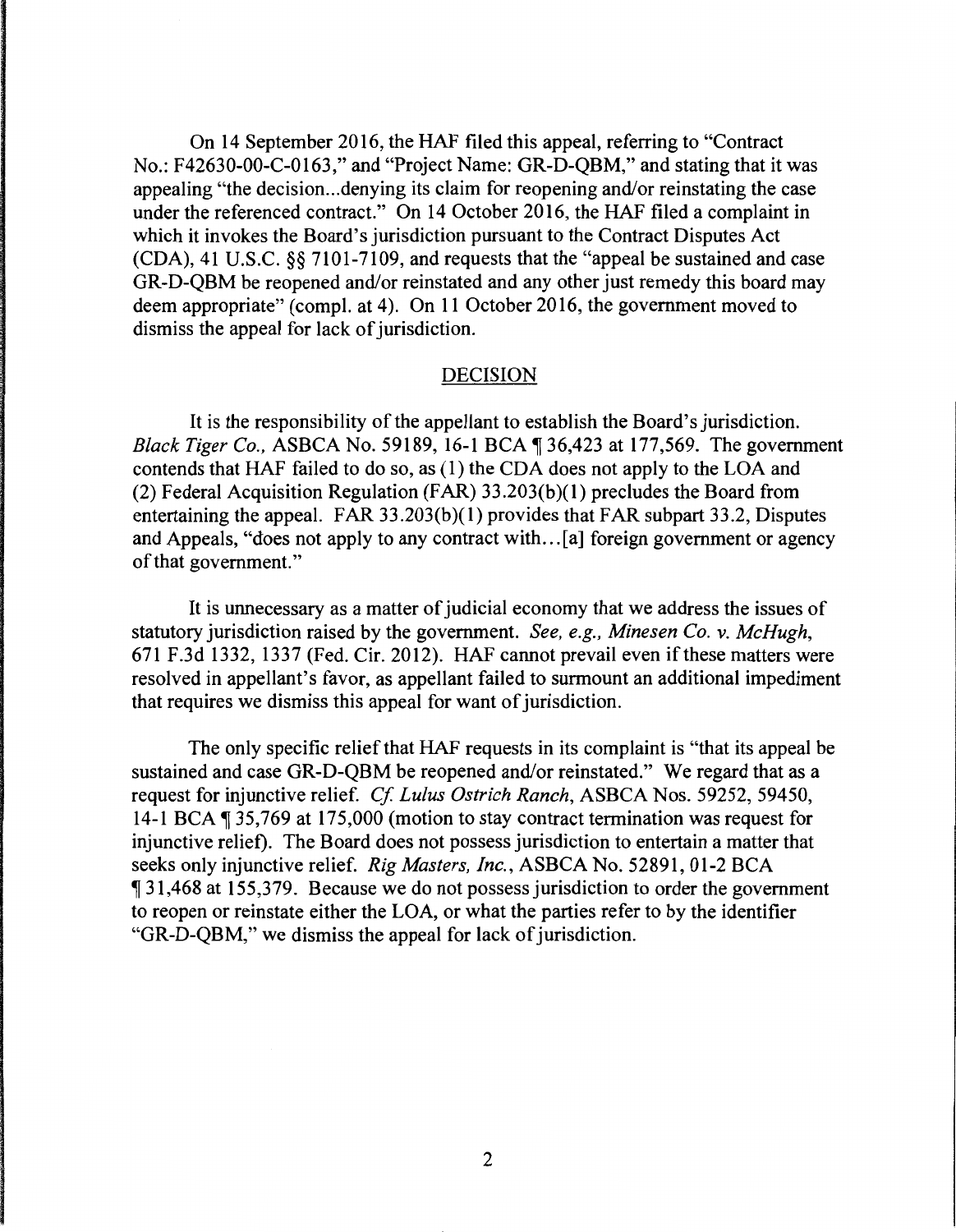### **CONCLUSION**

The appeal is dismissed.

Dated: 2 August 2017

Lennel Puj Cl

Armed Services Board of Contract Appeals

I concur

JOHN/J. THRASHER<br>Administrative Judge Chairman Armed Services Board of Contract Appeals

I concur

**REBA PAGE** 

Administrative Judge Armed Services Board of Contract Appeals

I concur

RICHARD SHACKLEFORD Administrative Judge Vice Chairman Armed Services Board of Contract Appeals

I concur

**DONALD E. KINNER** Administrative Judge **Armed Services Board** of Contract Appeals